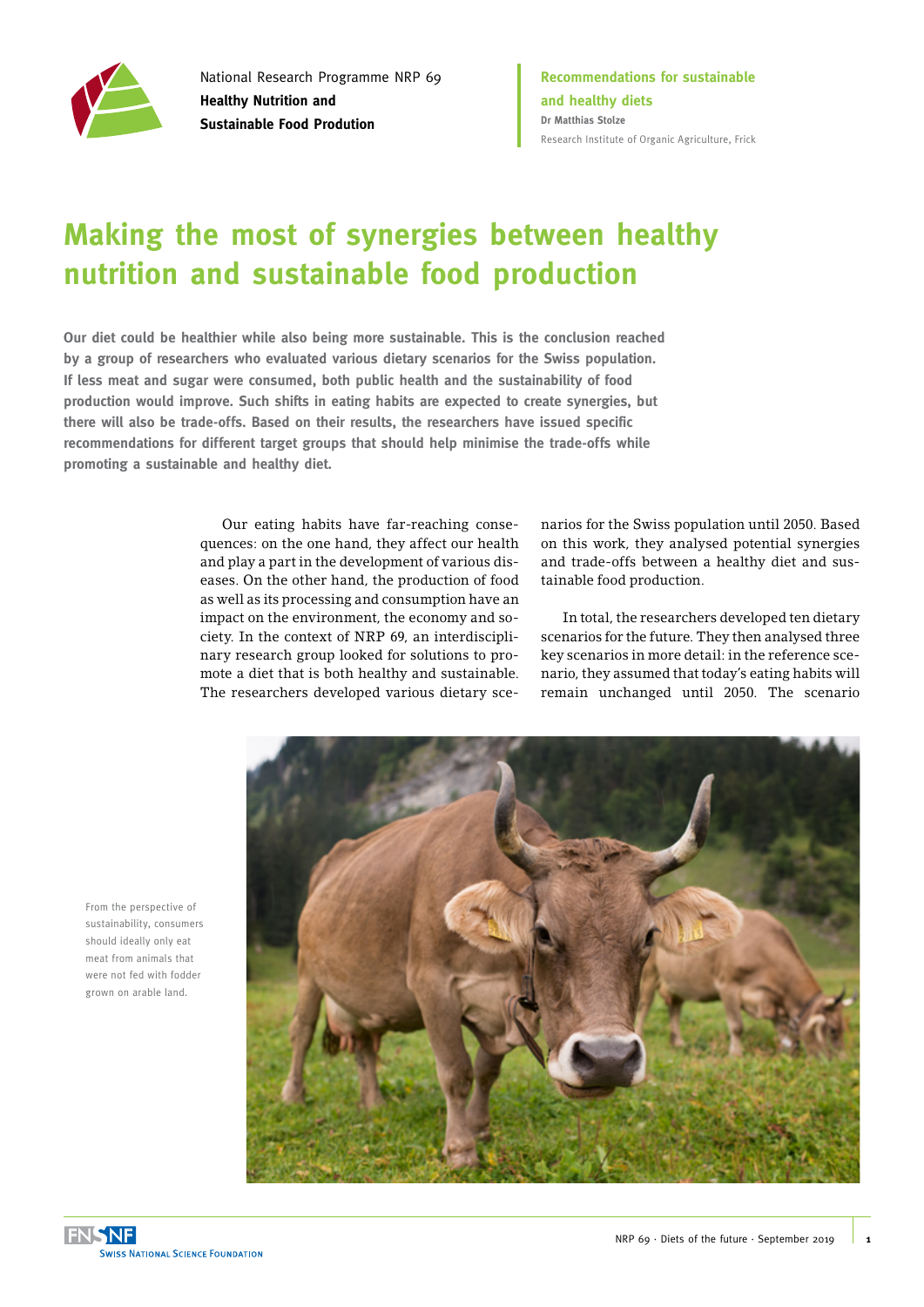"Swiss food pyramid" is based on the assumption that the recommendations of the Swiss Society for Nutrition (SGE) will be implemented in full by 2050. The third scenario, called "Feed no food", presumes that by 2050 farmed animals will be given no food that is fit for human consumption or that was grown on land that could be used to grow food for humans. The animals would only eat grass, by-products of food production or food wastes. This scenario would lead to a much more efficient use of land because no animal feed would be grown on arable land.

#### **Healthy often equals sustainable**

The analysis shows that the two alternative scenarios would require similar adaptations to our eating habits. We would have to eat significantly less meat and increase our intake of pulses.

This would result in synergies between sustainability and public health: eating less meat is healthier and leads to greater ecological and social sustainability in food production. In addition, the Swiss food industry would achieve a higher level of self-sufficiency thanks to reduced imports and the consumers would spend less money on food because they would buy fewer expensive animal products. However, on a macroeconomic level, such a change would reduce the value-added potential of the Swiss food sector.

### **Adaptation leads to trade-offs**

The analysis of the different scenarios also shows that changes to eating habits entail tradeoffs. One such contradiction concerns the type of meat that should best be eaten as part of the reduced-meat diet. From the point of view of sus-

**Recommendations for policy makers**

## **Adjusting incentives and regulations**

The research group makes a number of recommendations to assist political decision-makers in promoting a food system that is both healthier and more sustainable.

- Campaigns promoting healthy eating need to target specific social groups because eating habits vary considerably depending on the age group, socio-economic situation and region.
- Swiss agricultural policies need to be brought into line with the aims of healthy eating. Incentives to produce meat and sugar, should be scaled down. A reduction in the consumption of dairy products should also be recommended.
- Major distributors should be given incentives to promote healthy and sustainable products and limit advertising for unhealthy and unsustainable products.
- Politicians should consider introducing a tax on unhealthy foods.
- Taxes on certain substances and methods in agricultural practice, such as using chemical fertilisers and imported concentrated feed would encourage more sustainable food production.
- Taxation on certain agricultural products should involve a balanced mix of measures which takes into account both the ecological as well as the social and health-related dimension of production. The intensive production of pork should not be more attractive than non-intensive beef production in suitable locations. Existing trade-offs need to be identified and discussed (e.g. climate protection and the use of local grasslands).
- The consumption of healthy foods could be promoted with financial incentives, such as a lower VAT rate.
- Regulations that are in contradiction to sustainability goals should be revised. This includes restrictive rules concerning expiry dates and restrictions on using food waste as animal feed.
- A limitation or a ban on advertising products that are unhealthy and not very sustainable should be examined.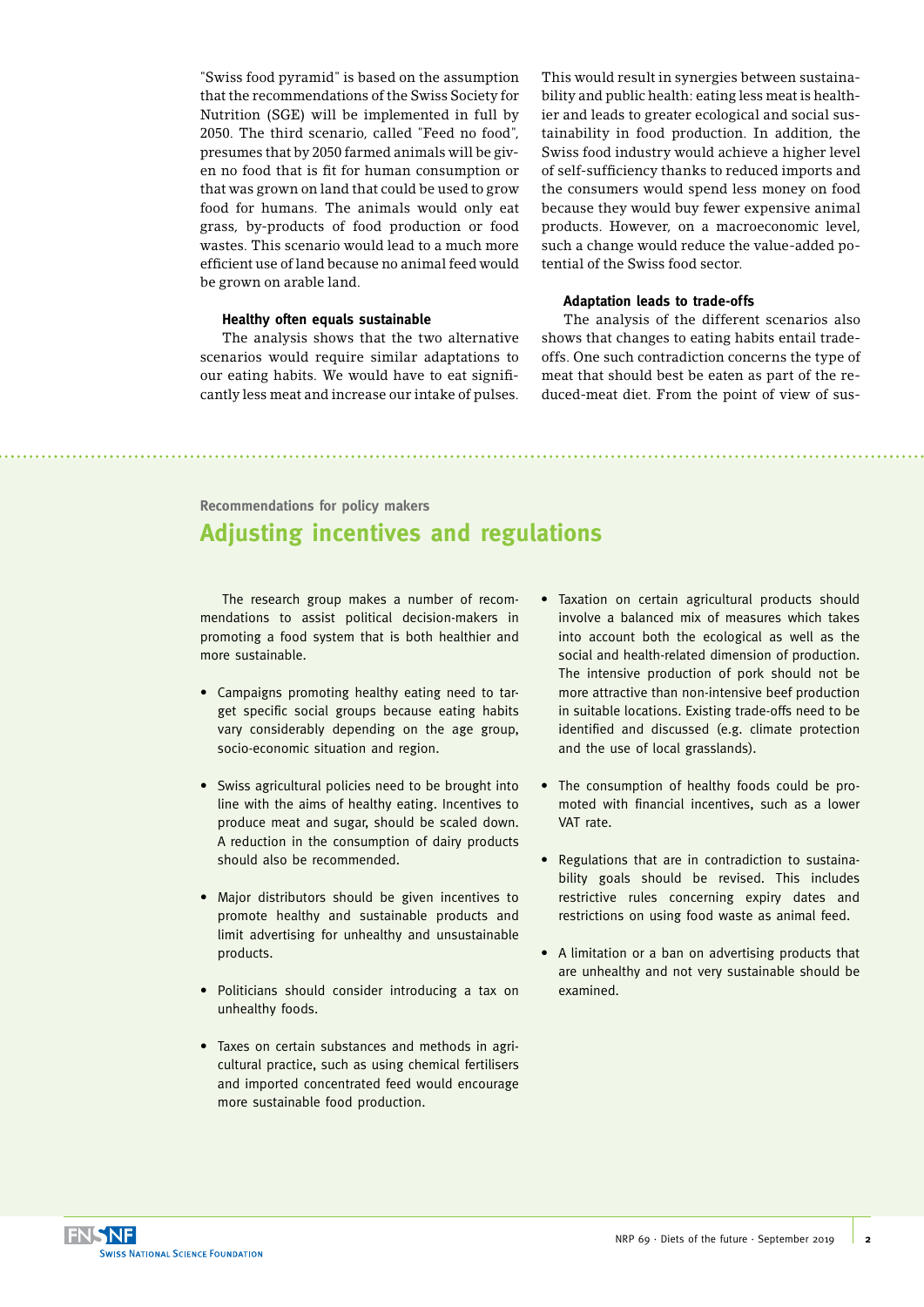tainability, consumers should only eat meat from animals whose feed is not grown on arable land. Beef from cows that are kept on grasslands throughout their lives meets this criterion. To avoid wasting resources, we would have to eat as much of this kind of meat as possible, including entrails and cuts that are currently exported. But this leads to some trade-offs in terms of health: meat should be eaten as a source of minerals, pro-

tein and vitamins, but epidemiological studies suggest that small increases in the risk of several cancers may be associated with high consumption of red meat or processed meat. Another contradiction concerns the foods replacing meat: if plantbased products such as pulses need to be imported, we have to consider the social impact in exporting countries.



From a public health perspective, consumers should eat less sugar. The picture shows sugar beet before processing in a Swiss sugar refinery.

**Recommendations for consumers**

### **Less meat and sugar, more fruits and vegetables**

The researchers recommend that consumers adapt their eating habits in a way that benefits their health and the environment.

- Sugar consumption should be reduced.
- To improve their health, consumers should eat more fruits and vegetables that are seasonal and locally produced.
- Animal products should be replaced in part with pulses and other sources of plant protein. This would reduce the high environmental impact of animal products.
- In general, less food should be purchased. Overall this would lead to less food waste and would automatically reduce the ecological footprint of the food system.
- Acquiring practical knowledge about healthy and sustainable eating should be part of our general education. This would include acquiring the skills needed on a daily basis to purchase sustainable and healthy food, as well as its preparation and storage.